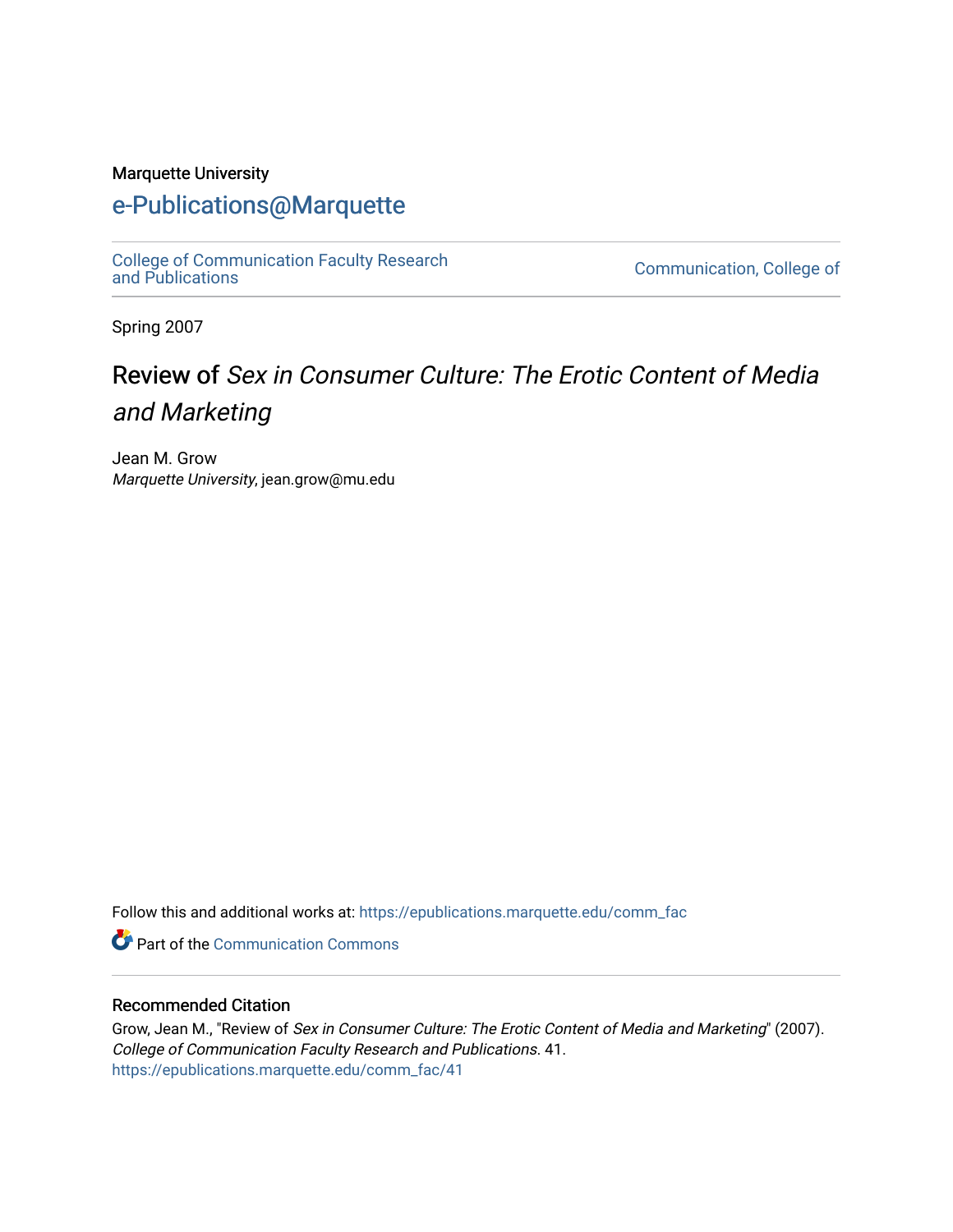# Book Review: *Sex in Consumer Culture: The Erotic Content of Media and Marketing***.** Edited by Tom Reichert and Jacqueline Lambiase (Mahwah, NJ: Lawrence Erlbaum Associates, 2006; 369 pages; paper; \$42.50; ISNB: 0-8058- 5091-0)

Jean Grow *Communication, Marquette University Milwaukee, WI*

*Sex in Consumer Culture*, edited by Tom Reichert and Jacqueline Lambiase, is a treasure trove of scholarship exploring erotic content in media and marketing; it is a significant and timely contribution to the field. Divided into three sections, *Sex in Consumer Culture* opens your eyes to a deeper understanding of the content, form and context of sex within mass media, expanding our vocabulary as prominent scholars explore the complexity of eroticism within consumer culture.

Historically, scholars have explored erotic media from the effects perspective, or through the lens of sex in advertising. Reichert and Lambiase provocatively cross these boundaries, encouraging

*[Citation: Journal/Monograph Title*, Vol. XX, No. X (yyyy): pg. XX-XX[. DOI.](file:///C:/Users/olsons/Desktop/dx.doi.org/10.1108/15253831111126721) This article is © [Publisher's Name] and permission has been granted for this version to appear i[n e-Publications@Marquette.](http://epublications.marquette.edu/) [Publisher] does not grant permission for this article to be further copied/distributed or hosted elsewhere without the express permission from [Publisher].]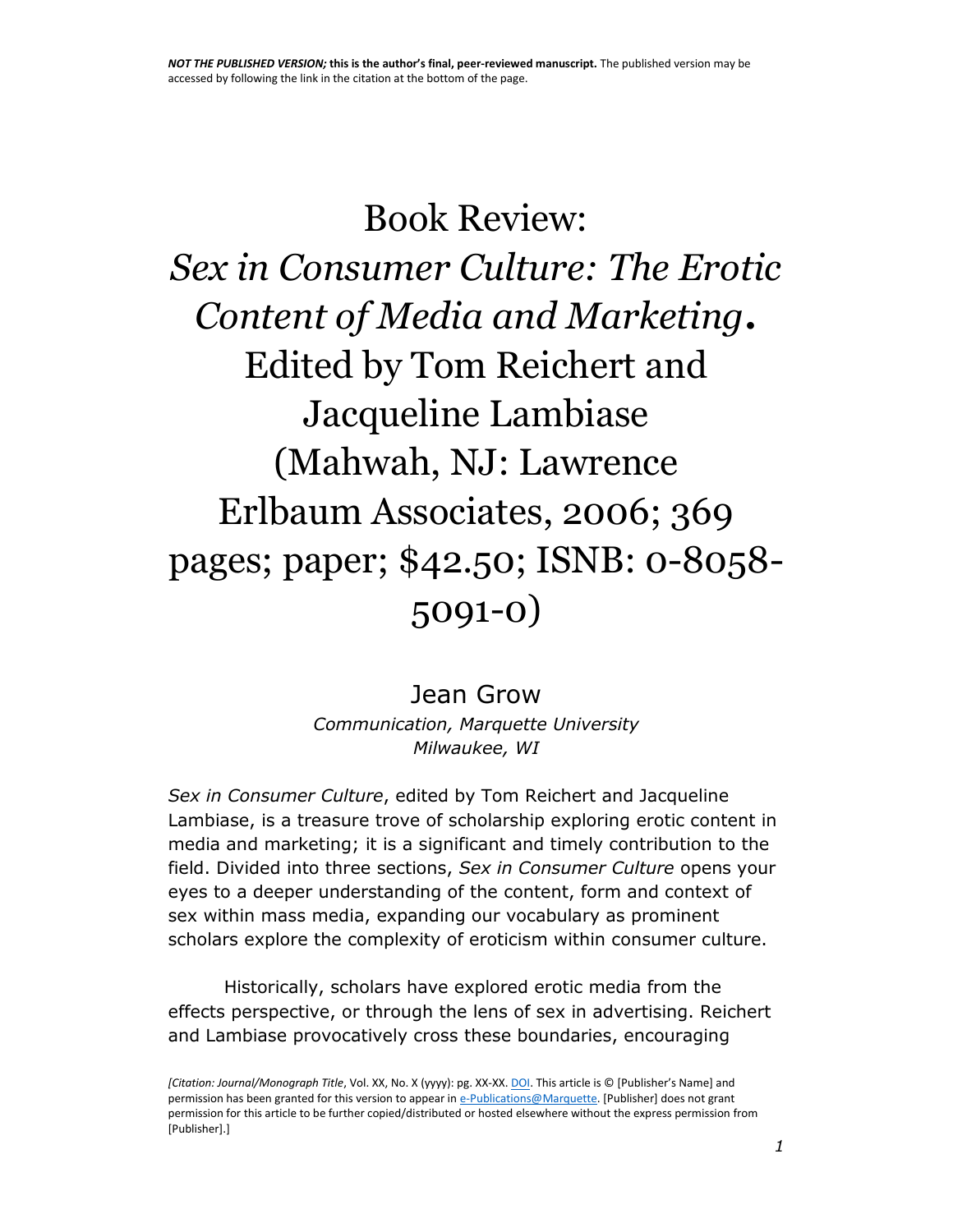debate across disciplines while exposing diverse viewpoints. In doing so, they provide an erotic feast of academic scholarship.

With non-traditional advertising, a fundamental part of the marketing mix and as consumer-driven media continuing to grow, the need for scholarly explorations of erotic content becomes ever more salient. Considering the rapidly evolving changes in media, consumers' insatiable "appetite for titillation" (p. 1), and marketers' willingness to give "us the sex we want" (p. 1), *Sex in Consumer Culture* provides significant insights to help enliven the debate, while deepening our understanding of the erotic content of media and marketing.

Beginning with sexualized media in Part I, the contributing authors explore erotic content in non-traditional media – from movie trailer to music videos to video games, while exploring the intersection of eroticism, race and gender. Olive and Kalyanaraman address how PR and buzz marketing work in tandem with female-focused erotic content in movie trailers. Andsager explores the sexual branding and rebranding of female musicians in music videos, at the "fulcrum of a symbolic relationship between fans and corporate media interests, using the artist as conduit" (p. 31). Smith and Moyer-Gusé illustrate the extreme objectification and violence (sexual and beyond) in video gaming. Returning to traditional media, Lambiase and Reichert compare the competitive, and highly sexualized, branding strategies among men's magazines, since the debut of Maxim. Skerski's work addresses the world of women sportscasters; she argues that being a "Sports Babe" is all about sex appeal and has little to do with professional abilities. With the explosive growth of Hispanic marketing, Fullerton and Kendrick's chapter, discussing Spanish-language television promotion and its sexually laced content, is timely and invaluable.

Sex sells—and the contributors within Part II illustrate the sexualization of products, expanding on the debate of what constitutes sex in advertising. The opening chapter, by Pardun and Forde, addresses the sexual content of advertising running during the most watched programming for early adolescents. Ramirez explores erotic content on mainstream Internet web sites, suggesting that the use of sex appeals parallels off-line advertising. Chambers contextualizes the

*<sup>[</sup>Citation: Journal/Monograph Title*, Vol. XX, No. X (yyyy): pg. XX-XX[. DOI.](file:///C:/Users/olsons/Desktop/dx.doi.org/10.1108/15253831111126721) This article is © [Publisher's Name] and permission has been granted for this version to appear i[n e-Publications@Marquette.](http://epublications.marquette.edu/) [Publisher] does not grant permission for this article to be further copied/distributed or hosted elsewhere without the express permission from [Publisher].]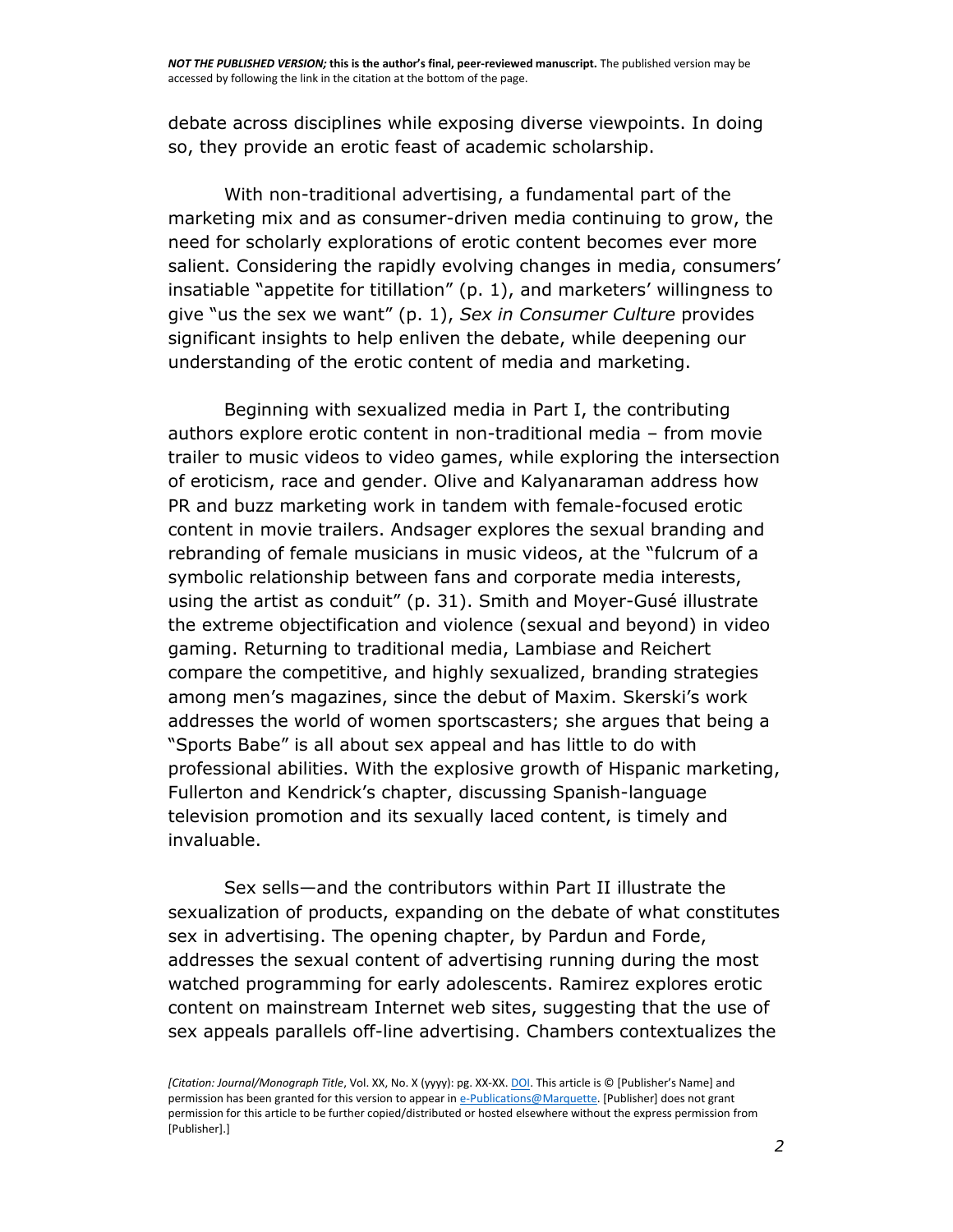use of sex to sell beer – a seemingly inseparable combination – by exploring controversial, hyper-sexualized beer commercials. Reichert and LaCaze follow the repositioning of the Polo brand and its skyrocketing brand value across a 20-year trajectory, from preppy and wholesome to urban and erotic. Merskin explores the pornographic codes that work to objectify women and girls that reveal "the promise of pornography realized in fashion advertising" (p. 211). Schroeder and McDonagh's chapter expands the discussion of pornography, suggesting that the logic of pornography helps to explain branding codes in digital camera advertising, creating "compelling, complex images of desire, fetishism and voyeurism" (p. 238).

Part III provides a framework for exploring the sexualization of people, challenging readers to consider how consumers participate with erotic branding content. Lambiase begins the discussion by ethnographically exploring how marketers use women (trade show "booth babes," the Miller Lite girls, and the Dallas Cowboys cheerleaders) to sexualize their brands with "sex-tinged commercial encounters (that) mirror private dating rituals" (p. 258). Gould addresses fetishism and "lovemapping" in fashion photography, exploring how advertisers develop and maintain consumer brand awareness by employing women as sexualized objects of fetishized desire. Mastro and Stern look at the racial eroticization of primetime television, exposing the hyper-erotic stereotyping of minorities, especially Latinas. Grimes demonstrates that white men are the standard bearers for sexual health in some Planned Parenthood ads – at the expense of Asian and Black women – through the "marginalization of sexualized erotic Others" (p. 315). Soldow explores how marketers target the gay audience in mainstream media, using "crossover" male models to express an androgynous style that often "allows one to interpret whatever meaning one chooses" (p. 333-34). The final chapter, by Lance, suggests a deeply erotic content within personals advertisements as a means of creating a highly sexualized self-concept and thus attracting a mate. At some point in our lives we have all been mates or in search of a mate, thus the Lance piece is the perfect ending to *Sex in Consumer Culture*, as it subtly challenges readers to consider themselves as potentially sexualized objects of consumption.

*<sup>[</sup>Citation: Journal/Monograph Title*, Vol. XX, No. X (yyyy): pg. XX-XX[. DOI.](file:///C:/Users/olsons/Desktop/dx.doi.org/10.1108/15253831111126721) This article is © [Publisher's Name] and permission has been granted for this version to appear i[n e-Publications@Marquette.](http://epublications.marquette.edu/) [Publisher] does not grant permission for this article to be further copied/distributed or hosted elsewhere without the express permission from [Publisher].]